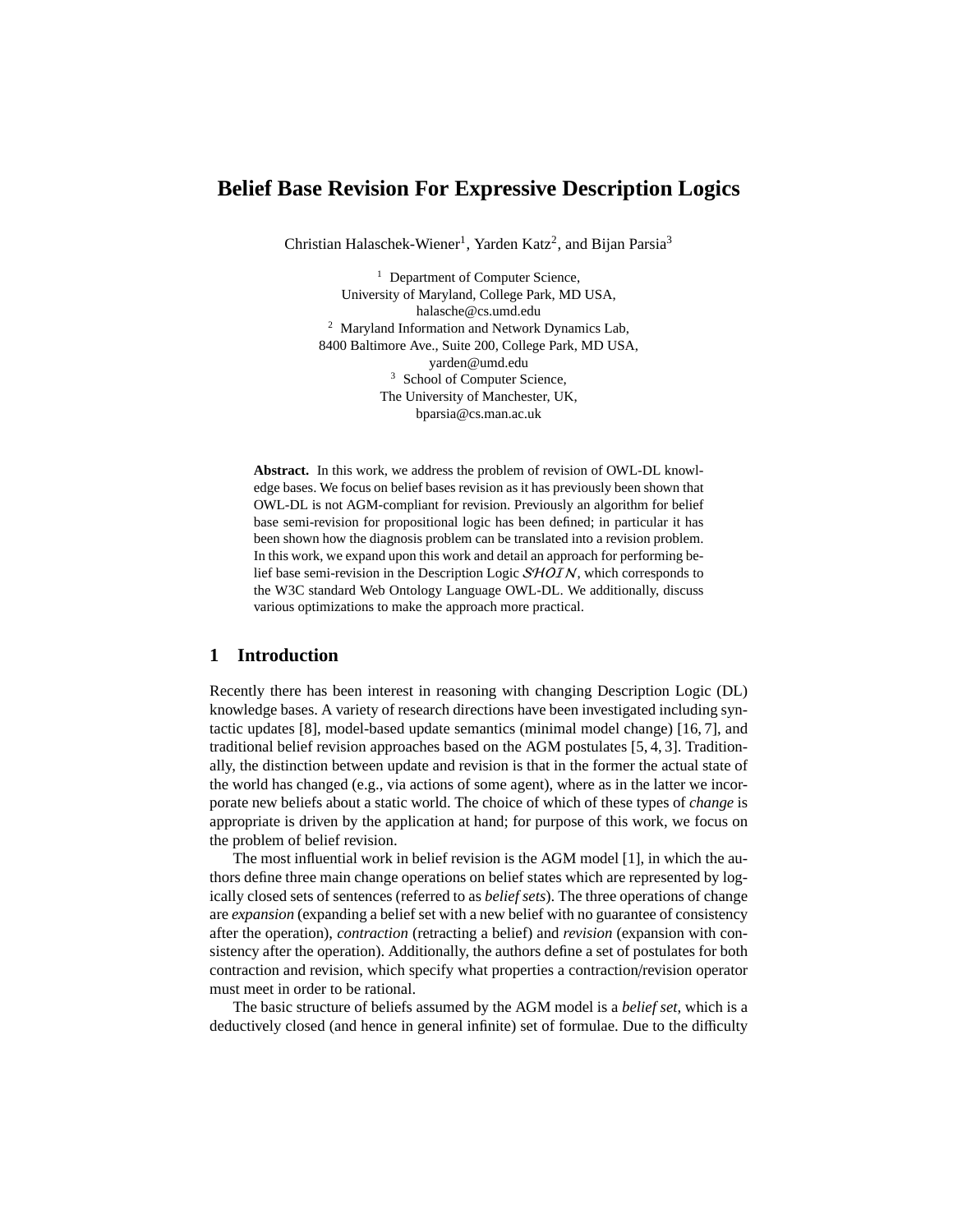of computing with belief sets as well as representational issues, there has been substantial work on using *belief bases* as an alternative structure [6, 9, 17, 18]. Belief bases are not closed under logical consequence and are usually interpreted as basic beliefs from which additional beliefs (the belief set) can be derived. In [6, 10, 13] the AGM change operators are defined in terms of belief bases. Additionally, [12] defines *semi-revision*, which differs with the belief base revision model in that the added belief may or may not be accepted (discussed further in Section 2.2).

In this work, we address the problem of semi-revision of finite OWL-DL belief bases. We focus on belief bases as it has previously been shown that OWL-DL is not AGM-compliant for contraction [5, 4, 3] (therefore it can be shown that  $\mathcal{SHOIN}$  is not AGM compliant for revision); additionally, one of the biggest short comings in our previous work on syntactic updates [8] is that we do not address resolving inconsistencies after an update. In particular, we extend prior work on belief base revision for propositional logic [21], which allows us to define an algorithm for belief base semi-revisions in the Description Logic SHOIN (which corresponds to the W3C standard Web Ontology Language OWL-DL). We additionally, discuss various optimizations which make the approach practical.

# **2 Preliminaries**

In this section we provide background information relevant to this paper. First we discuss the Description Logic  $SHOIN$ ; this is then followed by details regarding belief base revision. Lastly we discuss finding justifications in the Description Logic SHOIN.

#### **2.1** SHOIN **Description Logic**

OWL-DL is a syntactic variant of the Description Logic  $\mathcal{SHOIN}$  [14], with an OWL-DL ontology corresponding to a  $SHOIN$  knowledge base. In this section, we briefly present the syntax and semantics of the Description Login SHOIN.

Let *<sup>N</sup><sup>C</sup>*, *<sup>N</sup><sup>R</sup>*, *<sup>N</sup><sup>I</sup>* be non-empty and pair-wise disjoint sets of *atomic concepts*, *atomic roles* and *individuals* respectively. The set of *SHOIN* roles (roles, for short) is the set  $N_R$  ∪  $\{R^- | R \in N_R\}$ , where  $R^-$  denotes the inverse of the atomic role *R*. Concepts are inductively using the following grammar:

$$
C \leftarrow A \mid \neg C \mid C_1 \sqcap C_2 \mid C_1 \sqcup C_2 \mid \exists R.C \mid \forall R.C \mid \neg R.S \mid \{a\}
$$

where  $A \in N_C$ ,  $a \in N_I$ ,  $C_{(i)}$  a *SHOIN* concept, *R* a role, *S* a *simple* role <sup>4</sup> and  $\in$  { ≤ > }. We write  $\top$  and  $\top$  to abbreviate  $C \sqcup \neg C$  and  $C \sqcap \neg C$  respectively. , ≥}. We write  $\top$  and  $\bot$  to abbreviate  $C \sqcup \neg C$  and  $C \sqcap \neg C$  respectively.

A *role inclusion axiom* is an expression of the form  $R_1 \subseteq R_2$ , where  $R_1, R_2$  are roles. A *transitivity axiom* is an expression of the form  $Trans(R)$ , where  $R \in V_R$ . An RBox <sup>R</sup> is a finite set of role inclusion axioms and transitivity axioms. For *<sup>C</sup>*, *<sup>D</sup>* concepts, a *concept inclusion axiom* is an expression of the form  $C \sqsubseteq D$ . A TBox T is a finite set of concept inclusion axioms. An ABox **A** is a finite set of concept assertions of the form

<sup>4</sup> See [14] for a precise definition of simple roles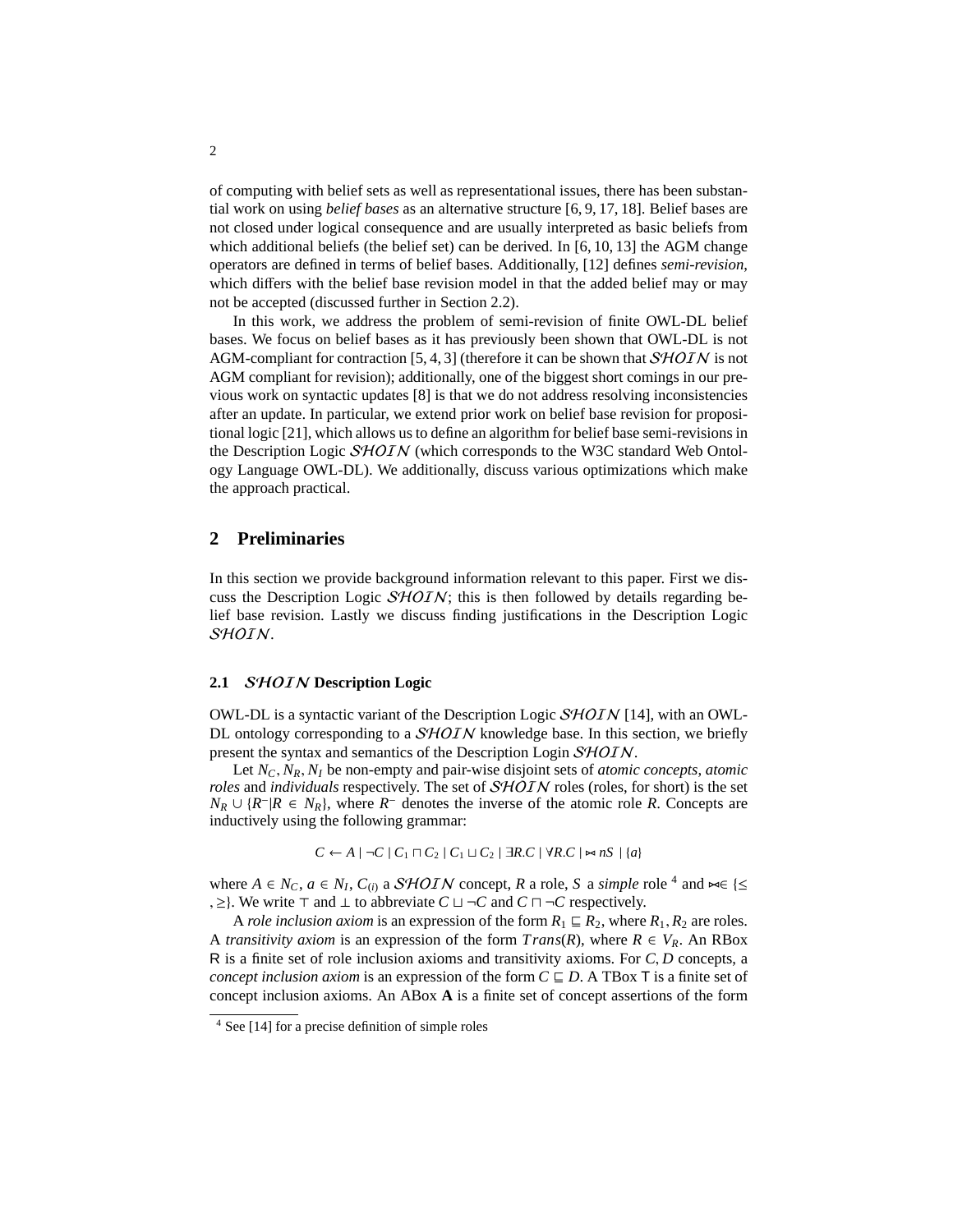*C*(*a*) (where *C* can be an arbitrary concept expression) and role assertions of the form *<sup>R</sup>*(*a*, *<sup>b</sup>*).

An *interpretation*  $\overline{I}$  is a pair  $\overline{I} = (\mathcal{W}, \overline{I})$ , where  $\mathcal{W}$  is a non-empty set, called the *interpretation* and  $\overline{I}$  is the *interpretation* function. The interpretation *domain* of the interpretation, and  $\overline{J}$  is the *interpretation function*. The interpretation function assigns to  $A \in N_{\alpha}$  a subset of  $\mathcal{W}$  to each  $B \in N_{\alpha}$  a subset of  $\mathcal{W} \times \mathcal{W}$  and to function assigns to  $A \in N_C$  a subset of W, to each  $R \in N_R$  a subset of of  $W \times W$  and to each  $a \in N_I$  an element of W. The interpretation function is extended to complex roles and concepts as given in [14].

The satisfaction of a  $\mathcal{SHOIN}$  axiom  $\alpha$  in an interpretation  $\mathcal{I}$ , denoted  $\mathcal{I} \models \alpha$  is defined as follows: (1)  $\mathcal{I} \models R_1 \sqsubseteq R_2$  iff  $(R_1)^{\mathcal{I}} \subseteq (R_2)^{\mathcal{I}}$ ; (2)  $\mathcal{I} \models Trans(R)$  iff for every  $a, b, c \in W$ , if  $(a, b) \in R^I$  and  $(b, c) \in R^I$ , then  $(a, c) \in R^I$ ; (3)  $I \models C \sqsubseteq D$  iff  $C^I \subseteq D^I$ ;<br>The interpretation *I* is a model of the RBox **R** (respectively of the TBox **T**) if it satisfies The interpretation  $\overline{I}$  is a model of the RBox R (respectively of the TBox T) if it satisfies all the axioms in R (respectively T). I is a model of  $K = (T, R)$ , denoted by  $I \models K$ , iff  $I$  is a model of T and R.

### **2.2 Belief Base Revision**

As discussed earlier, belief bases are sets of formulae which are not closed under logical consequence and are usually interpreted as basic beliefs from which additional beliefs (the belief set) can be derived. [11] introduces a construction for contraction operators for belief bases called *kernel contraction*. The general idea behind this operator is that if at least one element from each  $\alpha$ -kernel (which is a minimal subset of a belief base that implies  $\alpha$ ) is removed from the belief base, then the base will no longer imply  $\alpha$ . [11] formally defines the kernel operator as follows:

**Definition 1.** [11] The kernel operation  $\mathbf{\perp}$  is defined such that for any set B of formulas *and any formula*  $\alpha$ ,  $X \in B \perp \alpha$  *iff:* 

*1.*  $X ⊆ B$ *2.*  $X \models \alpha$ *, and 3. for all Y, if Y*  $\subset X$ ,  $Y \not\models \alpha$ 

 $B \perp \!\!\!\perp \alpha$  *is a referred to as a kernel set, and its elements are referred to as*  $\alpha$ *-kernels.* 

Note that in general, there are arbitrarily many ways to resolve inconsistencies between new information and our current knowledge. For example, if we hold the beliefs that (i) *Every*  $\varphi$  *is a*  $\psi$  and (ii) *w is a*  $\varphi$ , and we revise our knowledge with (iii) *w is not*  $a \psi$ , we are faced with an option: we could either retract (i) or retract (ii), therefore a choice must be made. An *incision function*, defined below (originally defined in [11]), determines our choice in such cases; that is it selects the formula to be removed from every  $\alpha$ -kernel when we contract  $\alpha$ .

**Definition 2.** *[11] An incision function for B is a function* σ *such that for any formula* α*:*

- *1.*  $\sigma(B \perp\!\!\!\perp \alpha) \subseteq \bigcup (B \perp\!\!\!\perp \alpha)$ , and<br>2. If  $Y \neq \emptyset$  and  $Y \in B \perp \alpha$ , the
- *2. If*  $X \neq \emptyset$  *and*  $X \in B \perp \alpha$ *, then*  $X \cap \sigma(B \perp \alpha) \neq \emptyset$

*Kernel semi-revision* is then defined as follows [12]: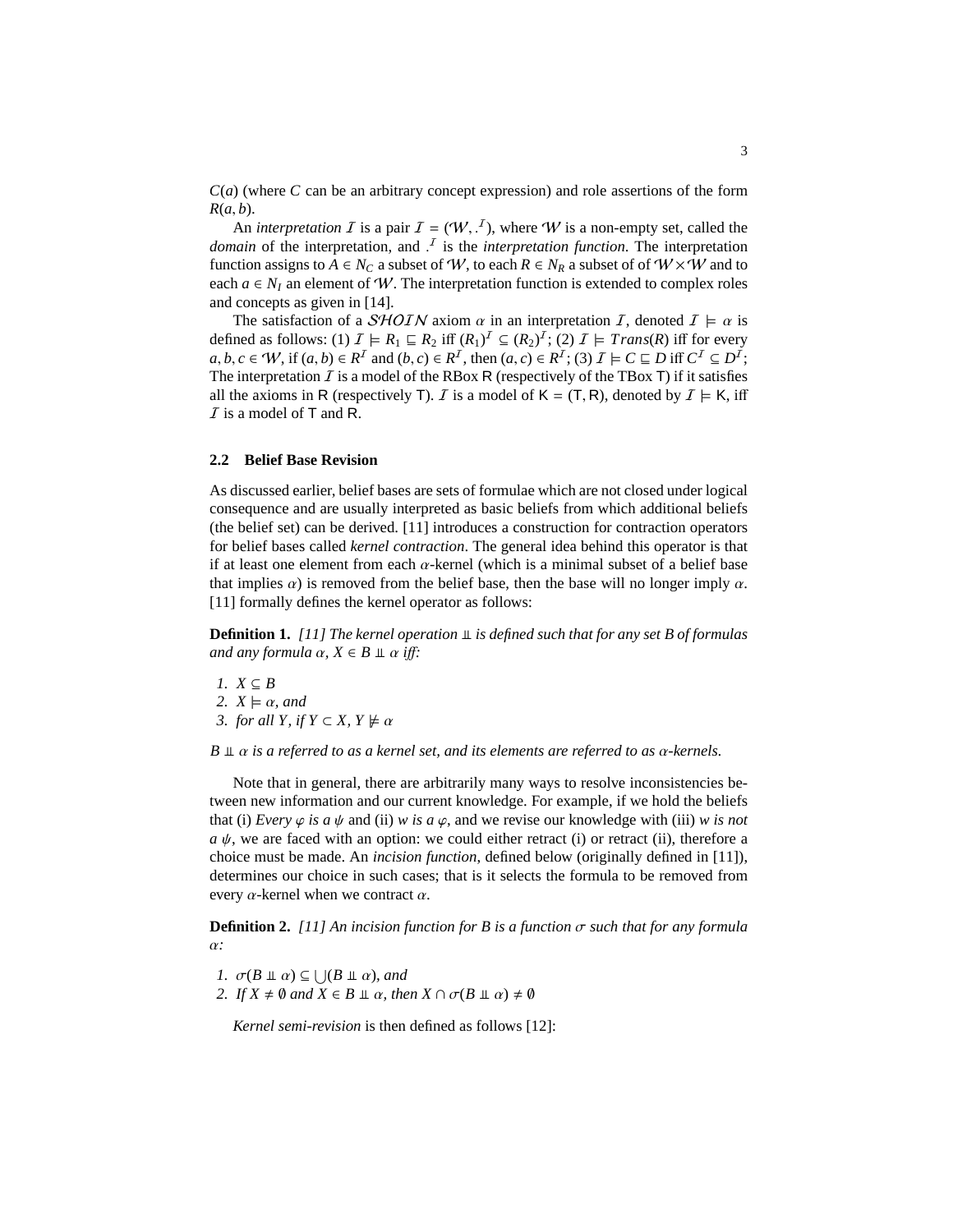**Definition 3.** *[12] The kernel semi-revision operator of B based on an incision function* σ *is denote*  $?$ <sub>σ</sub> *and defined such that for all sentences*  $α$ *:* 

$$
B?_{\sigma}\alpha = B \cup \{\alpha\} \setminus \sigma((B \cup \{\alpha\}) \perp \perp)
$$

This can be thought of as a two-step process: we first add α to *<sup>B</sup>*, and second, remove inconsistencies in *B* if there are any. The name "semi-revision" comes from the fact that in our revision process, the formula  $\alpha$  that we revise our knowledge with may not be accepted. In other words,  $\alpha$  might be removed as part of the second step.

[12] goes on to define the following postulates that must be satisfied for any operator to be considered a kernel semi-revision operator.

**Proposition 1.** *[12] An operator* ? *is a kernel semi-revision operator if and only if for all set B of sentences it satisfies the following postulates:*

- *1.* ⊥ ∉  $Cn(B?α)$  *(consistency)*
- 2.  $B$ ? $\alpha \subseteq B \cup {\alpha}$  *(inclusion)*
- *3. If*  $\beta \in B \setminus B$ ?α*, then there is some*  $B' \subseteq B \cup \{\alpha\}$  *such that*  $\bot \notin Cn(B')$  *and*  $\bot \in Cn(B' \cup \{B\})$  (corg-retainment)  $Cn(B' \cup {\beta})$  *(core-retainment)*<br>  $(B + \alpha)2\alpha = B2\alpha$  (pre-expansi-
- *4.*  $(B + \alpha)?\alpha = B?\alpha$  *(pre-expansion)*
- *5. If* α, β*, then B*?α <sup>=</sup> *<sup>B</sup>*?β *(internal exchange)*

[21] presents an algorithm for belief base semi-revision for propositional logic; in particular, the author shows how the diagnosis problem as described by [19] can be translated into a revision problem.

# **2.3 Justifications in OWL-DL**

Previously, [2] introduced axiom pinpointing for localizing the set of axioms responsible for inconsistencies in DL knowledge bases for the purpose of computing all extension of default theories. Recently, [15] extended this work for the purpose of debugging and repairing OWL ontologies; in [15] the tableau algorithm is slightly modified to maintain the justifications of entailments. Given this work it is possible to find the *justifications* for arbitrary entailments in OWL-DL knowledge bases. [15] formally defines a *justification* as follows:

**Definition 4.** *[15] Let*  $K \models \alpha$  *where*  $\alpha$  *is a sentence. A fragment*  $K' \subseteq K$  *is a justification* for  $\alpha$  *in*  $K$  *if*  $K' \models \alpha$  and  $K'' \models \alpha$  for every  $K'' \subseteq K'$ . for  $\alpha$  in **K** if **K'**  $\models \alpha$ , and **K''**  $\not\models \alpha$  for every **K''**  $\subset$  **K'**.

[15] also provides an algorithm for finding all justifications using axiom tracing and Reiter's Hitting Set Tree (HST) algorithm [19] (a similar approach is used in [21] for propositional calculus). The intuition behind the usage of the Hitting Set relies on the fact that, in order to remove an inconsistency from a KB, one needs to remove from KB at least one axiom from each justification for that inconsistency. The approach starts by adding the negation of  $\alpha$  and finds an initial justification (subset of K) using axiom tracing [15]. Following this, a hitting set tree is initialized with the initial justification as its root; then it selects an arbitrary axiom (call it *i*) in the root and generates a new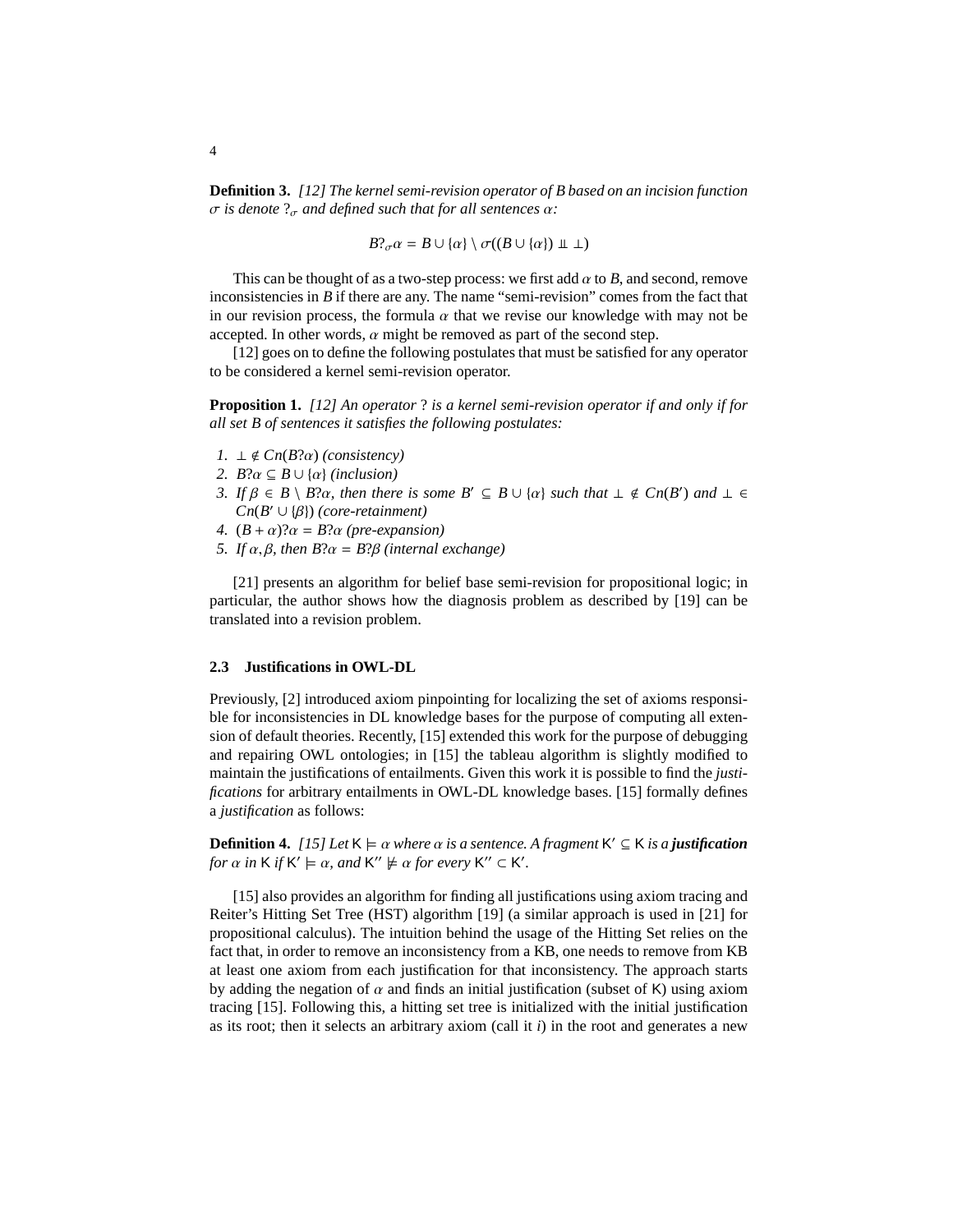node with an incoming edge whose label corresponds to the removed axiom. The algorithm then tests for consistency with respect to the  $K \setminus \{i\}$ . If it is inconsistent, then we obtain another justification for  $\alpha$  w.r.t  $K \setminus \{i\}$ . The algorithm repeats this process, namely removing an axiom, adding a node, checking consistency and performing axiom tracing until the consistency test turns positive. Due to space limitation, further details are omitted here; however they can be found in [15]. We follow [15] in denoting the set of all justifications for  $\alpha$  in a *SHOIN* knowledge base K with JUST( $\alpha$ , K).

# **3 Belief Base Revision in OWL-DL**

As mentioned ealier, [21] presents an algorithm to kernel semi-revision using Reiter's consistency-based diagnosis and minimal hitting sets algorithm [19]. The author uses Reiter's algorithm to compute the minimal set of justifications for the inconsistency in the belief base. Since the state of the art DL reasoners are tableau-based, an analogous approach is needed for computing all minimal justifications for some entailment in an OWL-DL knowledge base. Here we apply the approach presented in [15] to achieve this task. More specifically, we use the approach of [15] to compute the  $\alpha$ -kernels (introduced in [11]) of an OWL-DL knowledge base. With this ability, the results of [11] on revising belief bases easily follow for OWL-DL.

#### **3.1 A Kernel Operator for OWL-DL**

We now argue that the previously mentioned approach for finding minimal justifications in OWL-DL can be used as a kernel operator. Specifically we show that  $JUST(\alpha, K) =$  $\bigcup (K \perp \!\!\!\perp \alpha).$ 

**Observation 1** *For any SHOIN knowledge base* K *and belief*  $\alpha$ , JUST( $\alpha$ , K) =  $\bigcup$ (K  $\perp$ α)*.*

By definition,  $JUST(\alpha, K)$  contains all justifications for  $K \models \alpha$ . We can easily see that this set satisfies criteria 1, 2, and 3 from Definition 1. Let  $j \in$  JUST( $\alpha$ , K). By definition,  $j \subseteq K$ , thereby satisfying criteria 1. Since *j* justifies  $\alpha$ , we have  $j \models \alpha$ thereby satisfying 2. Finally, since justifications are minimal, we obtain condition 3, namely  $j' \subset j$ ,  $j' \not\models \alpha$ . Thus,  $JUST(\alpha, K)$  is a kernel operator for *SHOIN* knowledge hases bases.

#### **3.2 A Kernel Semi-Revision Operator for OWL-DL**

In this section we formally define a kernel semi-revision operator for OWL-DL knowledge bases. First we must define some incision function; in general such a function will be application specific. For illustration purposes, we follow [21] and define a minimal incision function for OWL-DL.

**Definition 5.** *In the following we assume all set of formulae are* SHOIN *formulae. Given a SHOIN knowledge base* K, *a SHOIN–minimal incision function* σ<sub>SHOIN</sub> *is a function mapping a set of sets of formulae into a set of formulae, such that for any set of formulae S :*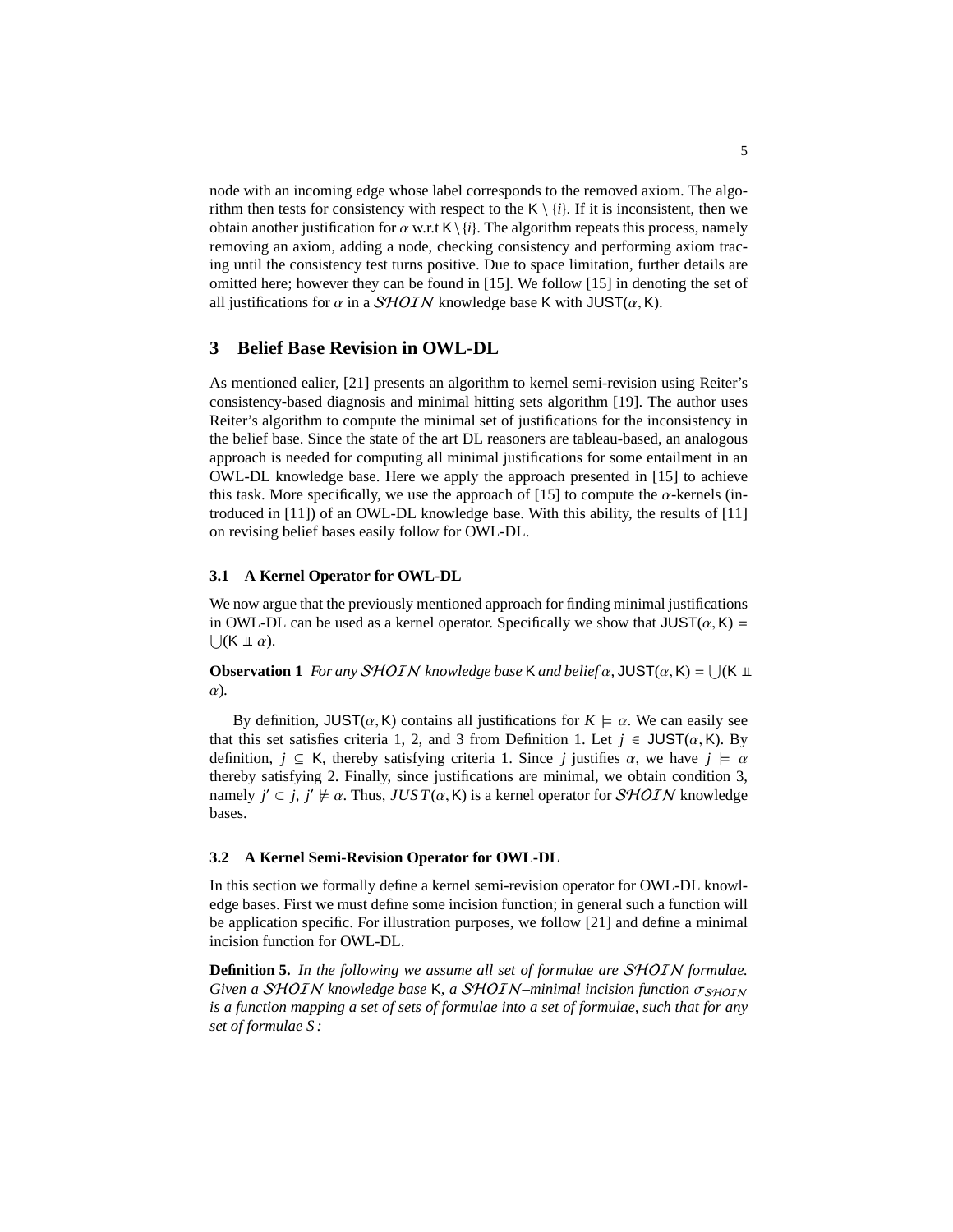- *1.*  $\sigma_{\text{SHOIN}}(S) \subseteq \bigcup S$ <br>2. If  $X \neq \emptyset$  and  $X \in S$
- *2. If*  $X \neq \emptyset$  *and*  $X \in S$  *then*  $X \cap \sigma_{\text{SHOLN}}(K) \neq \emptyset$
- *3. If for all*  $X \in S$ ,  $X \cap K \neq \emptyset$ , then  $\sigma_{\text{SHOIN}}(S) \subseteq K$ , and
- 4.  $\sigma_{\text{SHOIN}}(S)$  *is the smallest set satisfying conditions 1–3*

Next we define the semi-revision operator for OWL-DL.

**Definition 6.** *Given a* SHOIN *knowledge base* <sup>K</sup> *and formula* α*, we define the operator* ?<sub>σ<sub>SHOIN</sub> such that:</sub>

 $K?_{\sigma s\mu\sigma\tau\kappa}\alpha = (K \cup \{\alpha\}) \setminus \sigma_{\mathcal{SHOIN}}(\mathsf{JUST}(\bot, K \cup \{\alpha\}))$ 

It follows from this definition and our previous observation that  $?_{\sigma_{\text{SHOIN}}}$  is a kernel semi-revision operator. We obtain the following easy consequence:

**Proposition 2.**  $\gamma_{\sigma_{SHOIN}}$  *satisfies the kernel semi-revision postulates.* 

# **4 Base Revision Algorithm**

The belief base semi-revision algorithm using the previously mentioned techniques is shown below in Figure 1. First the underlying KB is expanded with the update; if the KB is inconsistent after the expansion, then all justifications for the inconsistency are found using the previously discussed approach for computing JUST for OWL-DL KBs. Following this, the applications specific incision function, generally denoted *Incision* here, is used to select the axioms and/or assertions to remove from the updated KB.



**Fig. 1.** Pseudo-code for base revision algorithm.

#### **4.1 Performance Issues**

In this section we discuss a variety of performance issues with respect to the revision algorithm presented in Figure 1. We discuss each issue and then present possible optimizations.

6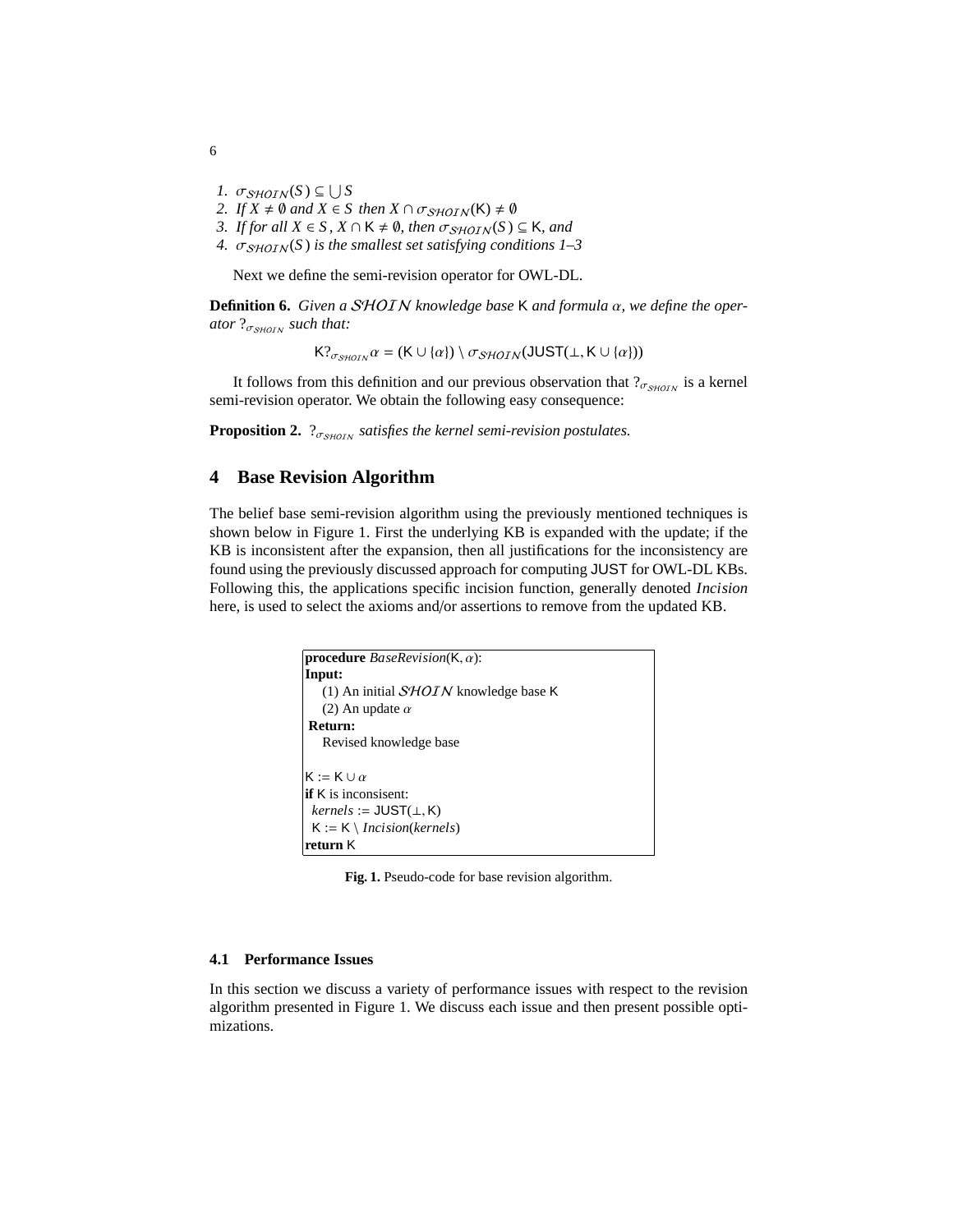**Incremental Consistency Checking** The first step in the algorithm previously presented is rechecking consistency of the KB after it has been expanded with an update. When the underlying KB is very large, this process can be require substantial computation time, even when the updates are trivial; this is related to the inherent complexity of DL reasoning. There has, however, been recent work on incremental consistency checking of the Description Logics SHIQ and SHOQ under syntactic ABox updates (which correspond directly to belief base expansion) [8].

More specifically, [8] presents an approach for incrementally updating tableau completion graphs under syntactic ABox updates, therefore providing a mechanism to incrementally determine if the updated KB is consistent. DL tableau-based algorithms decide the consistency of an ABox *A* w.r.t a KB K by trying to construct (an abstraction of) a common model for *A* and K, called a *completion graph*. Formally, a completion graph for an ABox *A* with respect to K is a directed graph  $G = (\mathcal{V}, \mathcal{E}, \mathcal{L}, \neq)$ . Each node  $x \in \mathcal{V}$  is labeled with a set of concepts  $\mathcal{L}(x)$  and each edge  $e = \langle x, y \rangle$  with a set  $\mathcal{L}(e)$ of role names (the binary predicate  $\neq$  is used for recording inequalities between nodes). The update algorithm adds new (resp. removes existing for deletions) components (edge and/or nodes) induced by the update to a completion graph; after this, standard tableau completion rules are re-fired to ensure that the model is complete. Therefore the previous completion graph is updated such that if a model exists (i.e, the KB is consistent after the update) a new completion graph will be found. In [8], we observed that the approach demonstrated orders of magnitude performance improvement and performs in real time for a variety of realistic ontologies. This is shown here for varying sized datasets and addition updates from the Lehigh University Benchmark (LUBM) $5$  (1, 2) and 3 Universities) in Figure 2. The optimized version of Pellet is denoted by 'Opt.'. It can be observed in Figure 2 that for updates of varying sizes, the algorithm provides dramatic performance improvements and scales for various update sizes. We note here that similar results were observed for deletion updates as well. Further details are omitted here, however they can be found in [8]. It is clear that applying this technique when rechecking consistency after the expansion will provide clear performance improvements. We note that the approach is currently only applicable for ABox updates; however, we are in the progress of extending the approach for TBox updates, as well as for full support of OWL-DL.

**Incremental Consistency Checking for Kernel Operators** A main performance issue with this approach is related to efficiently computing all  $\alpha$ -kernels (i.e., computing all justifications for an entailment). In the naive implementation, computing the minimal hitting sets [15] requires substantial number of consistency checks; this is evident as the algorithm incrementally removes axioms and performs consistency checks at each node in the HST. Figure 3 shows current computation times for finding all justification in a variety of ontologies [15]. It can be seen that in some cases, the algorithm performs quite well on average; in some cases even less than 2 seconds. However in other ontologies, such as Tambis, the approach requires substantially more time. If a revision approach is to be utilized in applications which are time sensitive, then such performance may not be acceptable.

<sup>5</sup> LUBM Homepage; http://swat.cse.lehigh.edu/projects/lubm/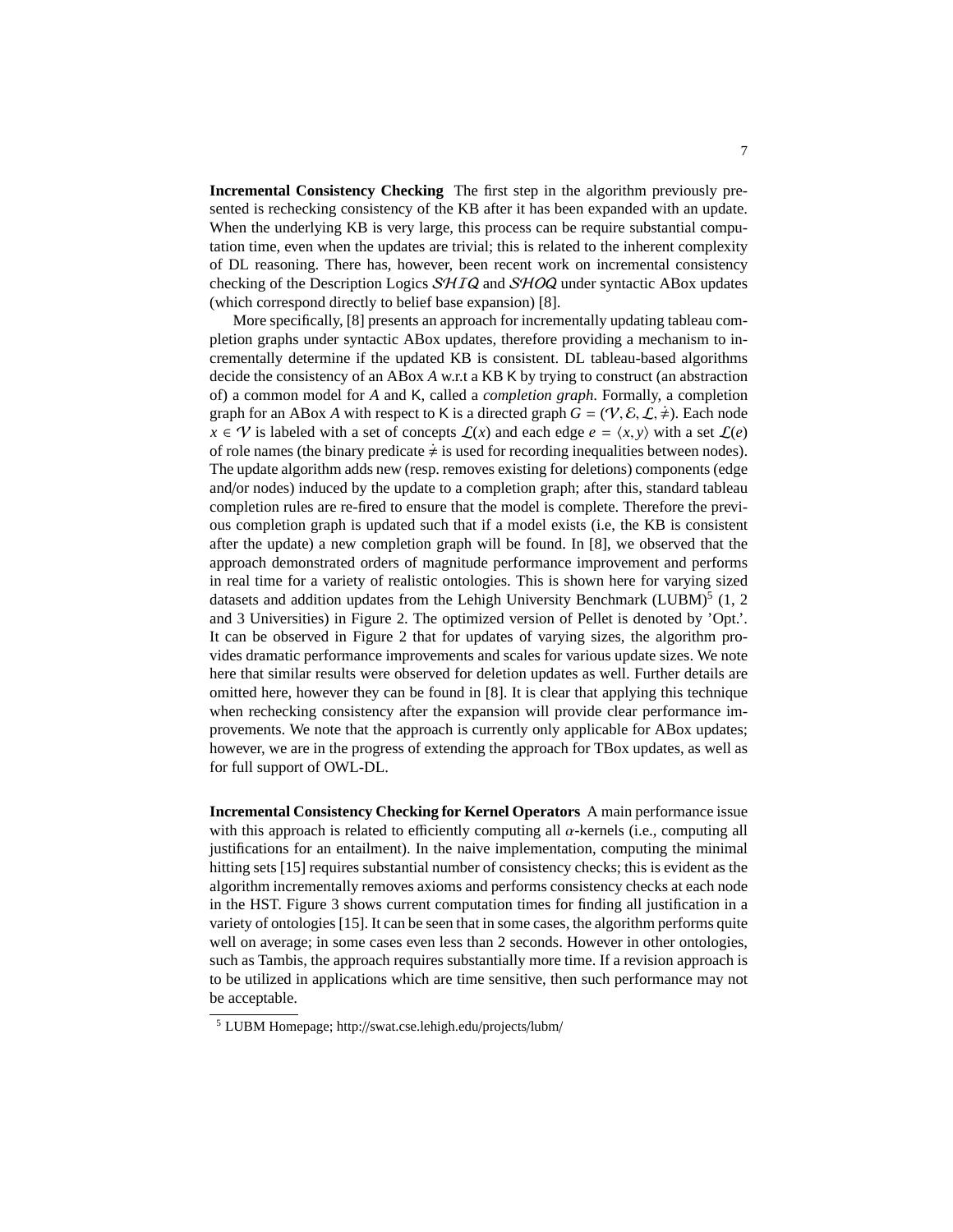

**Fig. 2.** Addition Updates of LUBM datasets

In order to make this approach more practical it can be noted that our previous work on incremental consistency checking [8] can be leveraged here as well. Rather than checking for consistency from scratch at each iteration of the algorithm to compute all justifications, the incremental approach can be used  $[15]$ <sup>6</sup>. More specifically, we can store the completion graph generated by the tableau algorithm at every node of the HST tree and incrementally modifying the graph for every change made (axiom removed). This will clearly save the time required in rechecking consistency from scratch for each new node of the tree.

# **5 Discussion and Related Work**

We briefly point out here that one main limitation of the approach presented in this paper is that the revision approach is syntactic in nature (this is true for all belief base revision operators). That is, the revision performed is dependent on the syntactic form of the explicit axioms in the knowledge base. However, we feel that such an approach is promising and worth investigating as it has previously been shown that the more traditional AGM model is not applicable in a variety of Description Logics, including SHOIN [5, 4, 3].

There has been a great deal of related work on belief base revision (see [6, 9, 17, 18, 10, 13, 12]); such an approach is more attractive from a computational standpoint than the more general belief set revision [1]. From a Semantic Web standpoint, belief base

<sup>6</sup> Thanks to Aditya Kalyanpur and Vladimir Kolovski for this insight.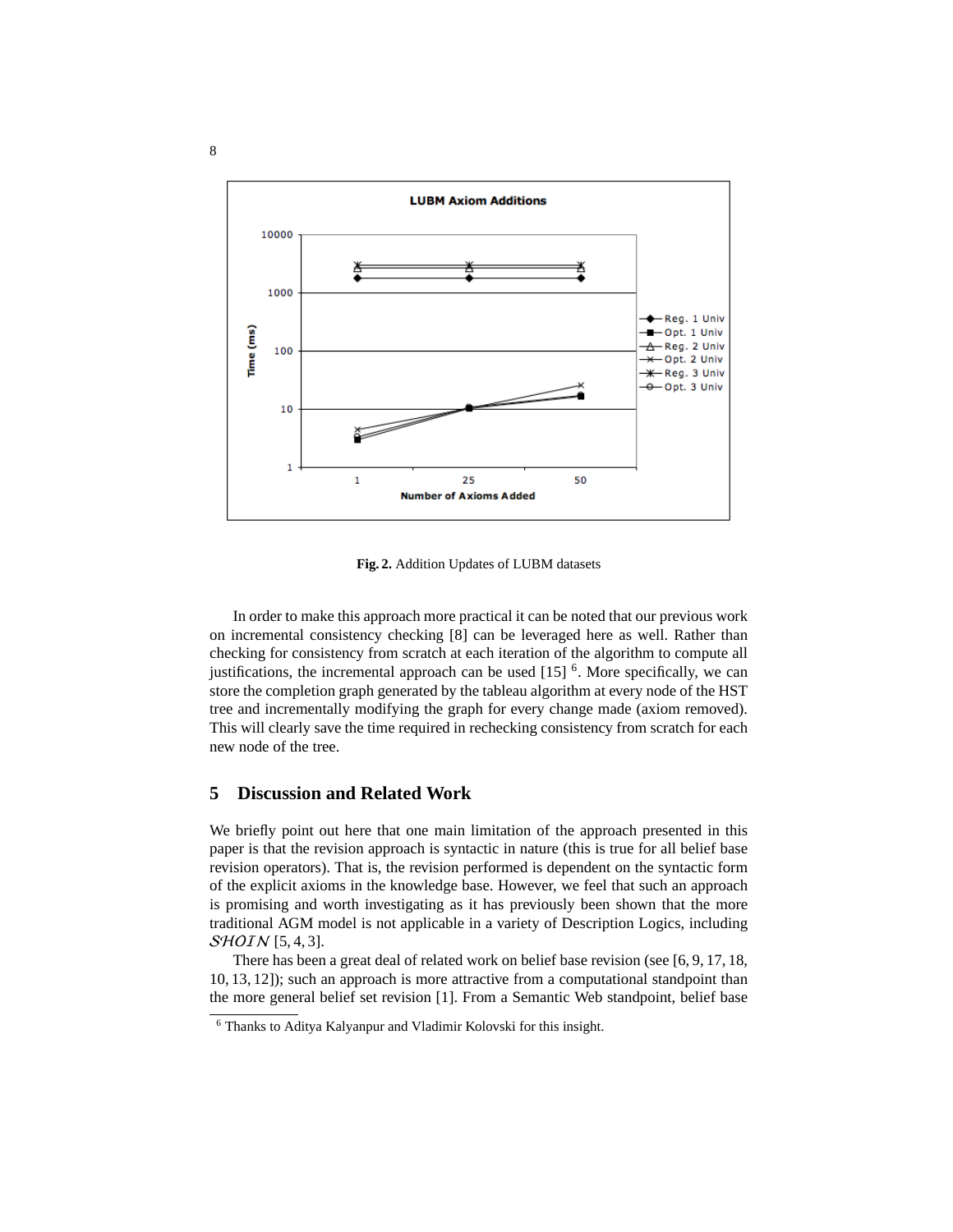| <b>Ontology</b> | <b>Base Time</b> (s) | <b>All Justifications</b> (s) | Avg. #Just. | Max. #Just. |
|-----------------|----------------------|-------------------------------|-------------|-------------|
| Chemical        | 0.285                | 1.431                         | 2.8         | 6           |
| Dolce           | 0.863                | 1.034                         |             |             |
| Economy         | 0.179                | 1.318                         | 1.1         | 2           |
| Galen           | 1.232                | 10.177                        | 1.3         | 2           |
| Sweet-JPL       | 0.29                 | 2.541                         | 1.2         | 2           |
| <b>Tambis</b>   | 0.434                | 34.727                        | 3.4         | 6           |
| Transport       | 0.59                 | 17.987                        | 2.2         | 3           |
| University      | 0.045                | 0.062                         |             |             |
| Wine            | 0.034                | 1.137                         | 2.3         |             |

**Fig. 3.** Performance for Computing All Justifications in a Variety of Ontologies

revision is preferable for an additional reason, namely a negative result about belief set revision and Description Logics [5, 4, 3]. Recently, there has also been interest in specify formal update semantics for Descriptions Logics [16, 20, 7]; our work here differs in that we address revision of SHOIN belief bases. Lastly, as previously discussed, [21] presents an algorithm for belief base semi-revision for propositional logic. In this work, we expand upon [21] and provide an approach for performing revisions in the Description Logic SHOIN.

# **6 Conclusions and Future Work**

While well-studied and interesting from a theoretical perspective, belief set revision of the type introduced by the [1] is computationally intractable, making it unrealistic for use in many practical knowledge representation systems. Work on belief base revision attempts to fix these issues by limiting the set of formulae that can be revised. A particularly elegant algorithm for belief base revision, based on Reiter's work on hitting sets for diagnosis, was introduced in [21]. We have shown that an analogue of the technique in  $[21]$  for OWL-DL, namely finding of minimal justifications in  $SHOIN$ , can be used for revising OWL-DL knowledge bases. Additionally, we have coupled this method with the incremental consistency checking developed in [8], which (based on a preliminary OWL-DL knowledge bases) we hypothesize will out peform a naive belief revision algorithm that recomputes consistency from scratch. For future work, we plan to carry a detailed evaluation of our combined approach for a belief revision system to confirm this hypothesis.

### **7 Acknowledgments**

This work was supported in part by grants from Fujitsu, Lockheed Martin, NTT Corp., Kevric Corp., SAIC, the National Science Foundation, the National Geospatial-Intelligence Agency, DARPA, US Army Research Laboratory, and NIST.

We would like to thank Vladimir Kolovski and Aditya Kalyanpur for their contributions to this work.